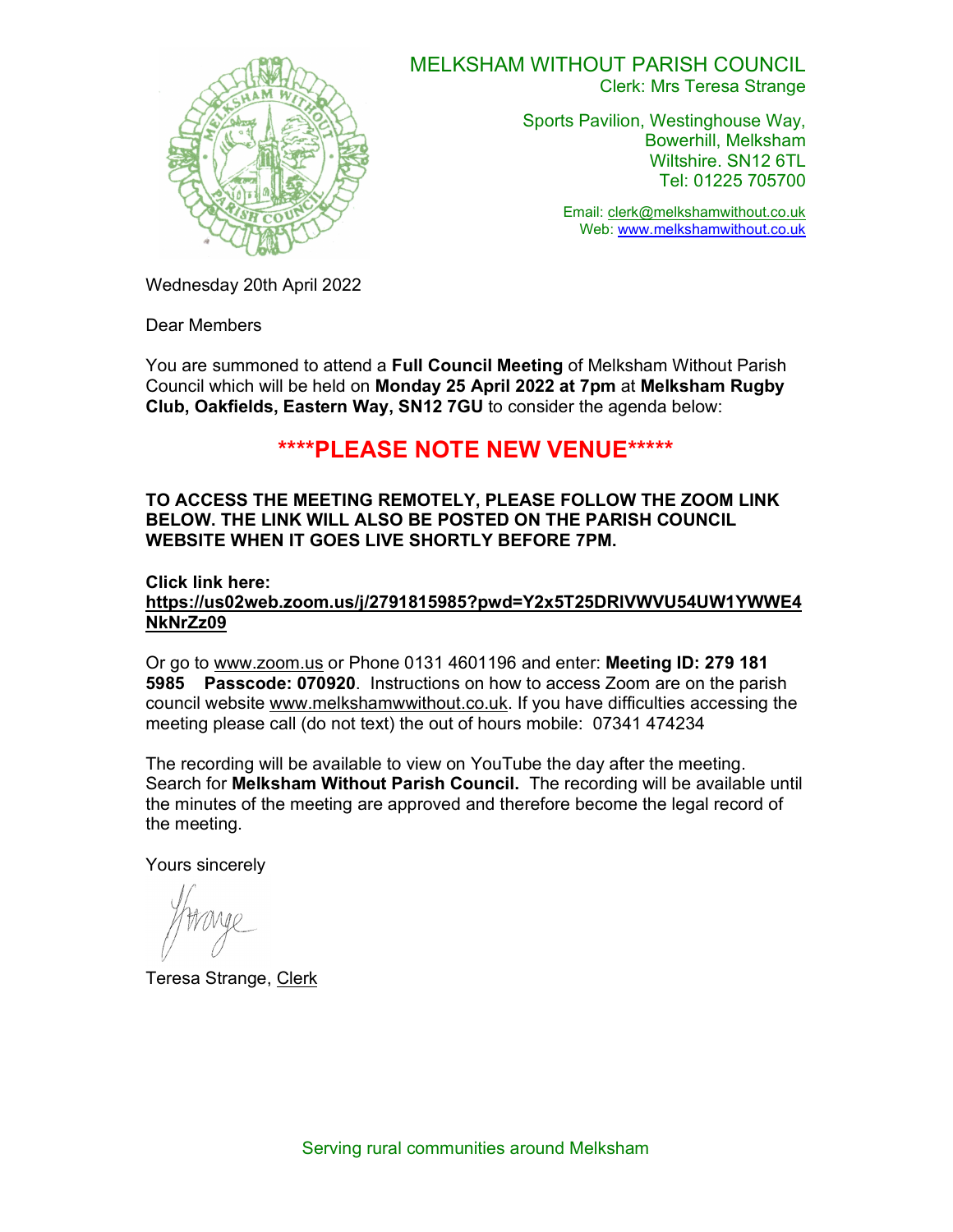# AGENDA

# 1. Welcome, Announcements & Housekeeping

- a) New meeting venue until September Melksham Rugby Club
- b) Meetings of note:
	- i) Public consultation for 650 houses at land at Blackmore Farm Tues 26th April 2-7pm at Melksham Assembly Hall
	- ii) MWPC Planning Committee meeting on Mon 9<sup>th</sup> May will be considering its comments to submit to the public consultation (above) and to the Reserved Matters application for 144 dwellings at Land East of Semington Road
- 2. To receive **apologies** and consider approval of reasons given.

# 3. Invited Guests:

- a) Wiltshire Councillor Nick Holder (Bowerhill)
- b) Wiltshire Councillor Phil Alford (Melksham Without North & Shurnhold)
- c) Wiltshire Councillor Jonathon Seed (Melksham Without West & Rural)

### 4. a) To receive Declarations of Interests

- b) To consider for approval any Dispensation Requests received by the Clerk and not previously considered.
- 5. To consider holding items in Closed Session due to confidential nature Under the Public Bodies (Admission to Meetings) Act 1960, the public and representatives of the press and broadcast media be excluded from the meeting during the consideration of the following items of business (Item 12c)i) & 13h)) as publicity would be prejudicial to the public interest because of the confidential nature of the business to be transacted.

# 6. Public Participation

- 7. a) To approve the Minutes of the Full Council Meeting held on 14 March 2022 and Confidential Notes to accompany the minutes.
	- b) To approve the Minutes of the Annual Parish Meeting held on 29<sup>th</sup> March 2022

# 8. Planning:

- a) To approve the **Minutes of the Planning** Committee meeting held on 21 March and 11 April.
- b) To formally approve Planning Committee recommendations of March and 11 April
- c) To consider additional representatives for Neighbourhood Plan task groups
- d) To note two large developments to be considered at  $9<sup>th</sup>$  May Planning Committee and to consider any potential community benefits to request as part of consultation process and to consider giving the Planning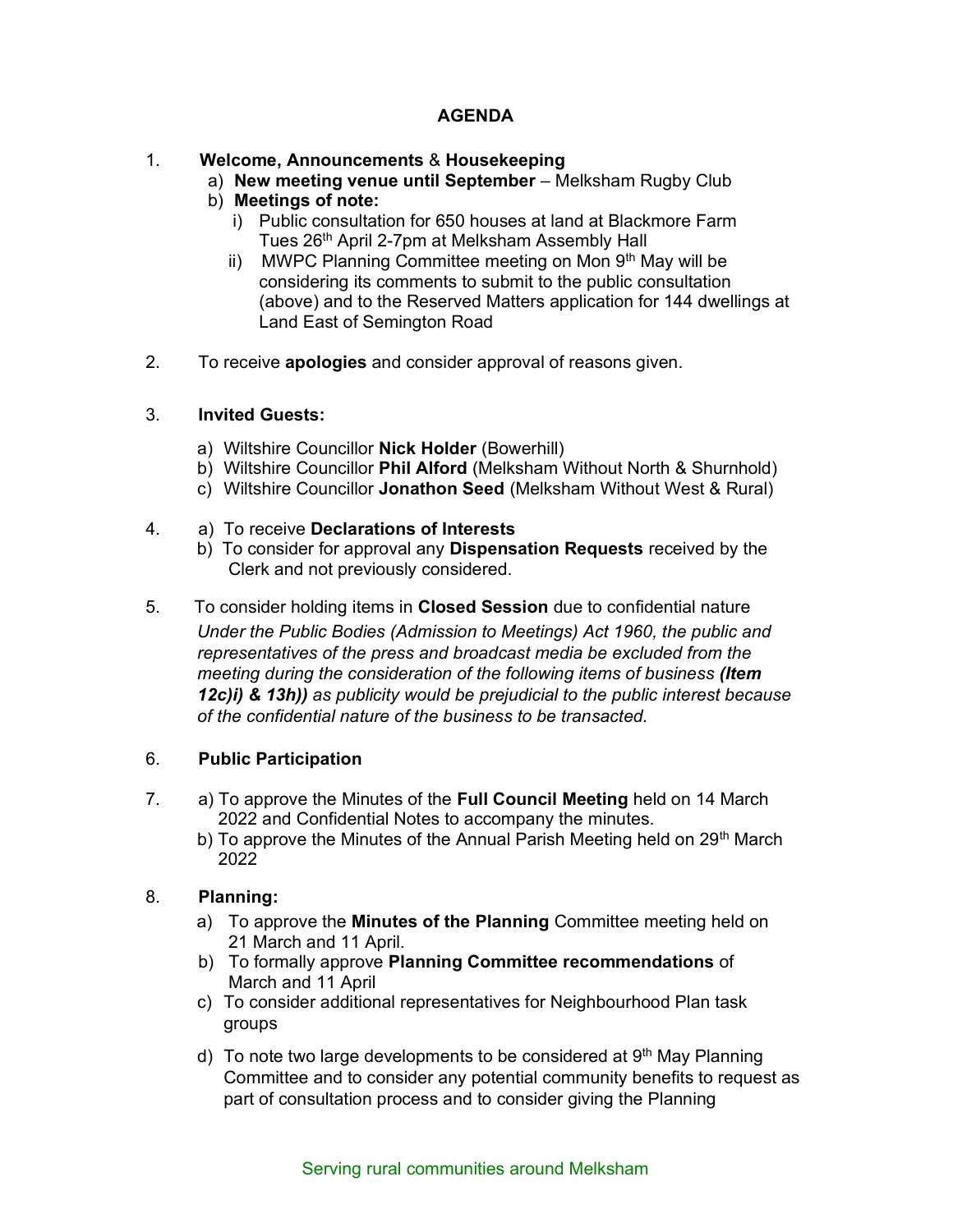Committee delegated powers for any new requests/ideas that come forward at the  $9<sup>th</sup>$  May meeting, due to timescales

# 9. Highways:

- a) To approve the Minutes of the Highway & Streetscene Committee meeting held on 21 March
- b) To formally approve Highway & Streetscene Committee recommendations of 21 March
- c) To approve any additional requests for the CATG meeting to be held on 5<sup>th</sup> May, that have been received further to the Highway meeting

i) To extend house numbering signage to Dowding Way

 ii) To approve site location for 2 x new bus shelters on Semington Road iii) To request dropped kerbs for crossing Halifax Road to access community facilities at Tesco/Pilot.

 iv) To request additional signage to warn of upcoming 30mph zone on A350 Beanacre

 v) To consider request for new pavement strips to aid crossing Halifax Road at DeHavilland and Dowding Way

 vi) To consider request for additional signage/restrictions for HGVs on Westlands Lane

- d) To note Wiltshire Council advice on legality of using Speed Indicator Devices and to consider request for additional device now resolved
- e) To approve way forward with Weed Spraying quotation (element of quote confirmed already due to timescales)
- f) To note proposed changes to CATG (Community Area Transport Group) scope and funding
- g) To note  $3<sup>rd</sup>$  non statutory public consultation to be held on the proposed A350 bypass in June/July and the Clerk providing input on the Comms Plan
- h) To note Wiltshire Council briefing note on Electric Charging Points and consider any parish council schemes

# 10. Asset Management:

# a) Bowerhill Pavilion & Sports Field:

- i) To consider and approve quotation for replacement CCTV
- ii) To note boundary fence repair undertaken (storm damage) under Clerk's delegated powers
- b) Shaw Village Hall:
	- i) To note work undertaken during Easter School Holidays
	- ii) To note that Shaw Hall's insurance company have refused claim and to receive update on further challenge with legal assistance
	- iii) To note outcome of Shaw Hall Management Committee taking independent advice on who liable for cost of wall and roof works required
	- iv) To note outcome of Area Board grant application and conditions applied
	- v) To consider/approve either additional funding to Shaw Hall management committee or to approve that costs be borne by the parish council as landlord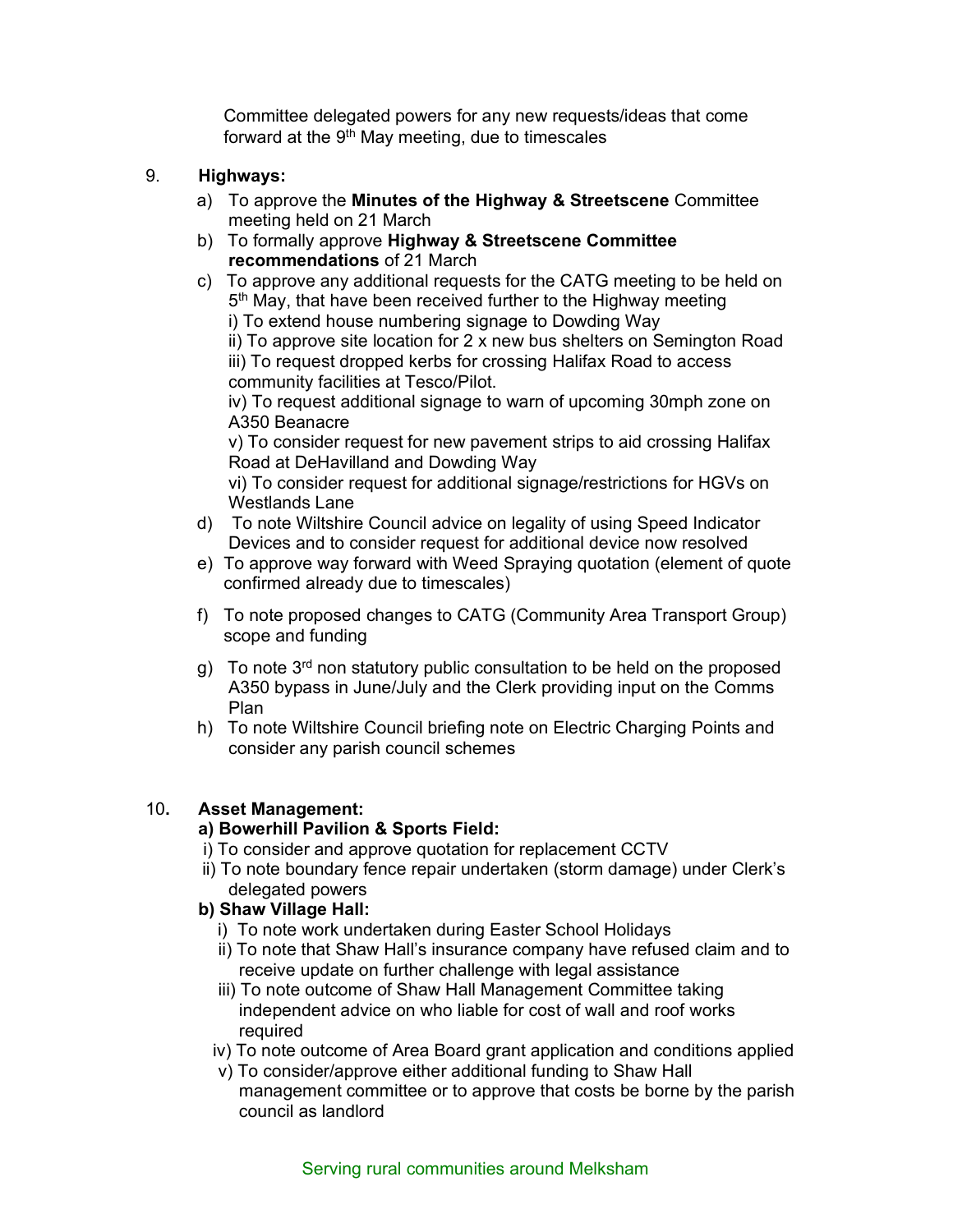# 11. New Berryfield Village Hall project:

- a) To note Progress Meeting 3 held on  $6<sup>th</sup>$  April (minutes and report) and that the third staged payment has been made and will form asset valuation for year end.
- b) To approve Minutes from Council working party  $(4<sup>th</sup>$  April) and note Notes of Residents working parties (13<sup>th</sup> & 21<sup>st</sup> April)
- c) To consider any decisions/additional cost implications required
- d) To consider giving the Council working party delegated powers for specification decisions and additional cost implications

# e) Signage:

- i) To confirm purchase order to Kerry Lemon for internal mural interpretation sign
- ii) To confirm list of internal signs and if to be "dementia friendly"
- f) To note correspondence with Bellway re additional land for patio/terrace and approve costs of land and legal costs if received
- g) To note legal costs for land transfer to date and to consider terms of lease
- h) To note budget implications of Reserved Matters application for adjacent site as will provide CIL (Community Infrastructure Levy)
- i) To approve and sign the side agreement for the s106 funding for the village hall, and to note 2<sup>nd</sup> installment due early May

### j) Existing village hall

i) To note correspondence with Planning Enforcement

ii) To consider quotes for demolition and make good and for asbestos survey

# 12. Office and Meeting accommodation:

- a) To note restricted access for 1 Swift Way premises and approve formal thank you for community benefit provided (Gompels)
- b) To note new public meeting venue arranged and terms agreed (Melksham Rugby Club)
- c) Melksham Campus
	- i) To approve the draft Heads of Terms Agreement and note appointment of legal representation
	- ii) To consider any new requests/decisions required from the monthly meeting to be held on 21<sup>st</sup> April

# 13. Finance:

- a) To note Receipts & Payments reports for March.
- b) To seek cheque signatories/online authority for April payments
- c) To renew the standing order to the Clerk for the out of hours mobile
- d) To approve transfer of funds from Lloyds to Unity Bank for access for online banking
- e) To note new Employer pension contribution rates (decreased) from 1/4/22
- f) To note new Employer National Insurance contribution rates (increased) from 1/4/22
- g) Quarterly Reports for Qtr 4 (Jan, Feb, March)
	- i) To note Budget vs Actual (before year end adjustments)
	- ii) To note Bank Reconciliation